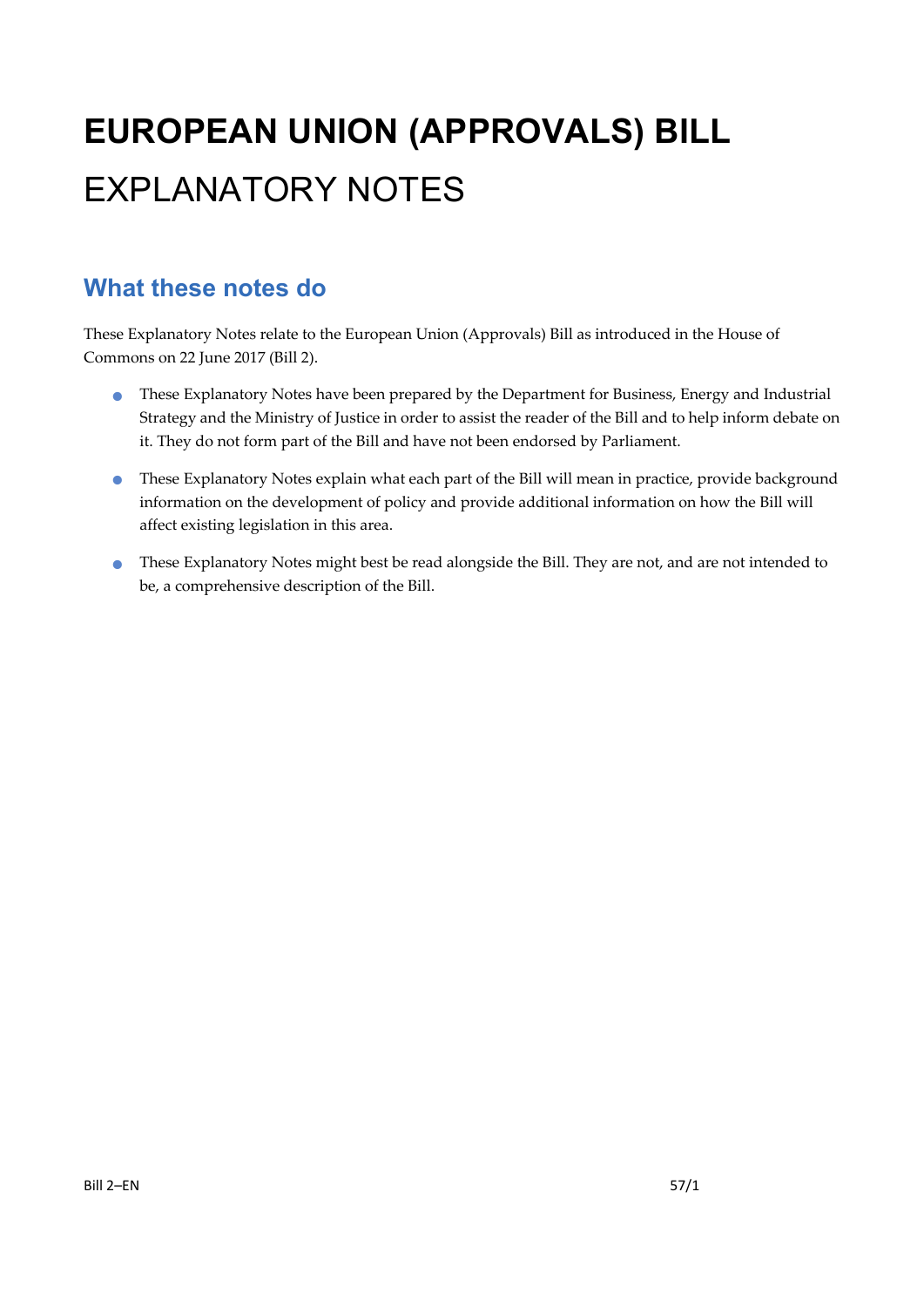#### **Table of Contents**

| Subject | Page of these Notes                                                                                               |                     |
|---------|-------------------------------------------------------------------------------------------------------------------|---------------------|
|         | Overview of the Bill                                                                                              | $\overline{2}$      |
|         | Policy background                                                                                                 | $\overline{2}$      |
|         | Legal background                                                                                                  | $\overline{4}$      |
|         | The Fundamental Rights Agency Decisions<br>The Decisions on the EU-Canada Competition Agreement                   | 4<br>$\overline{4}$ |
|         | <b>Territorial extent and application</b>                                                                         | 4                   |
|         | <b>Commentary on provisions of Bill</b>                                                                           | 5                   |
|         | Clause 1: Approval of draft decisions under Article 352 of TFEU<br>Clause 2: Extent, commencement and short title | 5<br>5              |
|         | Commencement                                                                                                      | 5                   |
|         | Financial implications of the Bill                                                                                | 5                   |
|         | <b>Compatibility with the European Convention on Human Rights</b>                                                 | 5                   |
|         | <b>Related documents</b>                                                                                          | 6                   |
|         | Annex A - Territorial extent and application in the United Kingdom                                                | 7                   |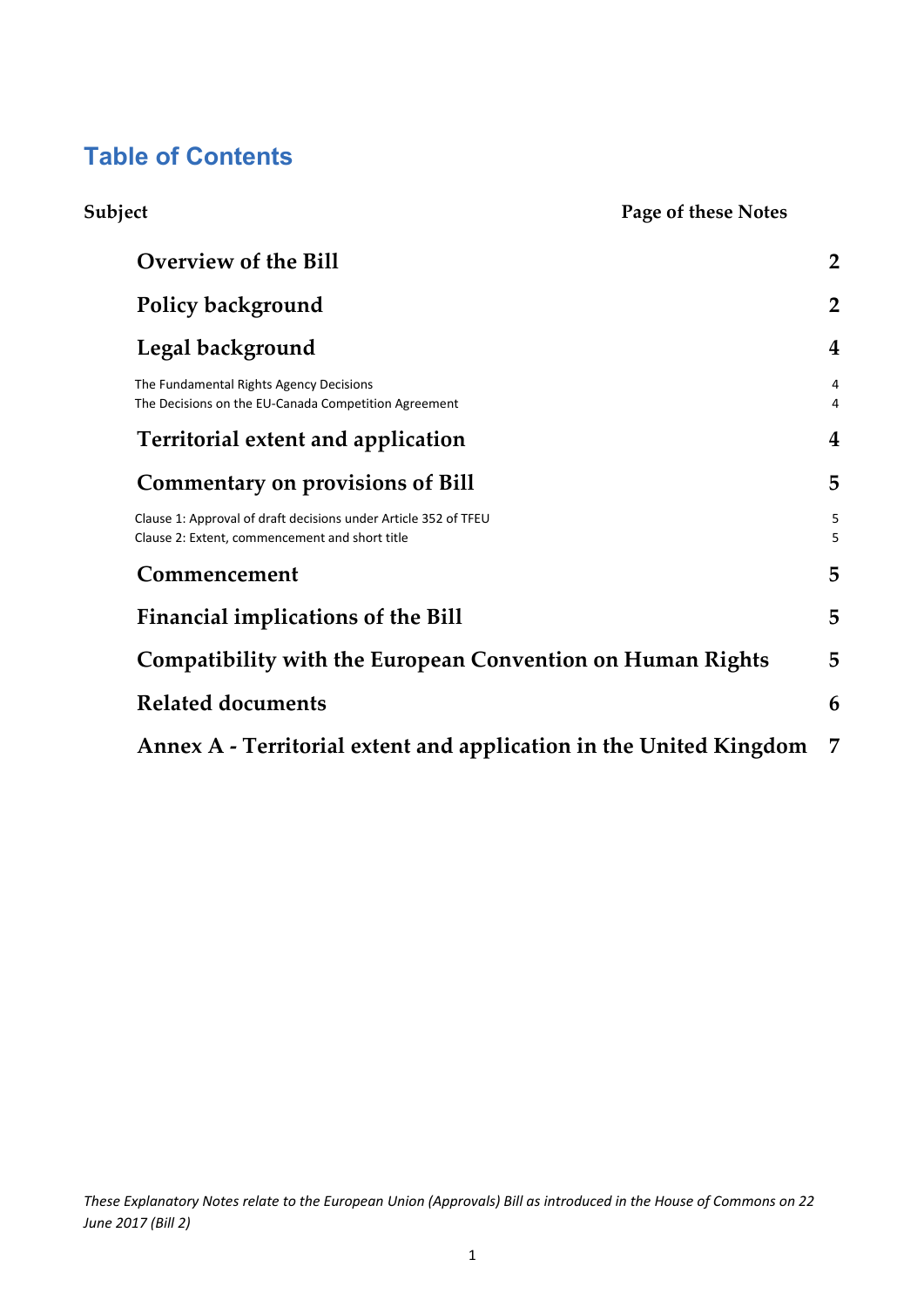### **Overview of the Bill**

- The purpose of the Bill is to approve four draft decisions of the Council of the European Union ("the Council"). This is to fulfil a requirement in section 8 of the European Union Act 2011 ("2011 Act") which requires Parliament to approve draft decisions made under Article 352 of the Treaty on the Functioning of the European Union ("TFEU"). Parliamentary approval will enable the United Kingdom to vote in favour of the draft decisions.
- 2 The first draft decision is on the participation of the Republic of Albania as an observer in the work of the European Union Agency for Fundamental Rights.
- 3 The second draft decision is on the participation of the Republic of Serbia as an observer in the work of the European Union Agency for Fundamental Rights.
- 4 The third and fourth draft decisions are to sign and then conclude an Agreement between the European Union and the Government of Canada that will allow enhanced cooperation between the European Commission and the Canadian Competition Bureau on competition matters.

## **Policy background**

The draft decisions on the participation of the Republic of Albania and the Republic of Serbia as observers in the work of the European Union Agency for Fundamental Rights.

- 5 The EU Fundamental Rights Agency ("the FRA") was established in 2007 by Regulation 168/2007 EC ("the Regulation"). Its function is to provide assistance and expertise on fundamental rights to the EU institutions and Member States. It collects and analyses data across the EU and provides advice by way of reports and opinions, raising awareness of fundamental rights.
- 6 Under Article 28 of the Regulation, the FRA is open to the participation of candidate countries as observers. The draft decisions are on the participation of the Republic of Albania and the Republic of Serbia as observers in the work of the FRA. The draft decisions will not, themselves, confer observer status. Instead they establish an EU position at other bodies, the EU‐the Republic of Albania Stabilisation and Association Council and the EU‐the Republic of Serbia Stabilisation and Association Council. Participation as observers, and the conditions of doing so, are determined by the respective Stabilisation and Association Councils.
- 7 The draft decisions are based on Articles 218(9) and 352 of TFEU. They have been proposed by the European Commission and can be made by the Council acting unanimously after obtaining the consent of the European Parliament.
- 8 The proposal includes the European Commission's estimate of the contributions that Albania and Serbia will be making to the EU budget in order to participate in the FRA. The figures for Albania are EUR 160,000 for Year 1, EUR 163,000 for Year 2 and EUR 166,000 for Year 3. The figures for Serbia are EUR 180,000 for Year 1, EUR 183,000 for Year 2 and EUR 186,000 for Year 3.
- 9 The draft decisions were deposited in Parliament on 9 March 2016. They were cleared from scrutiny by the House of Commons European Scrutiny Committee at its meeting on 13 April and by the House of Lords Europe Select Committee on 12 April.
- 10 The text of the draft decisions is now settled and it is intended that the proposals are concluded in the Council as soon as possible.

These Explanatory Notes relate to the European Union (Approvals) Bill as introduced in the House of Commons on 22 *June 2017 (Bill 2)*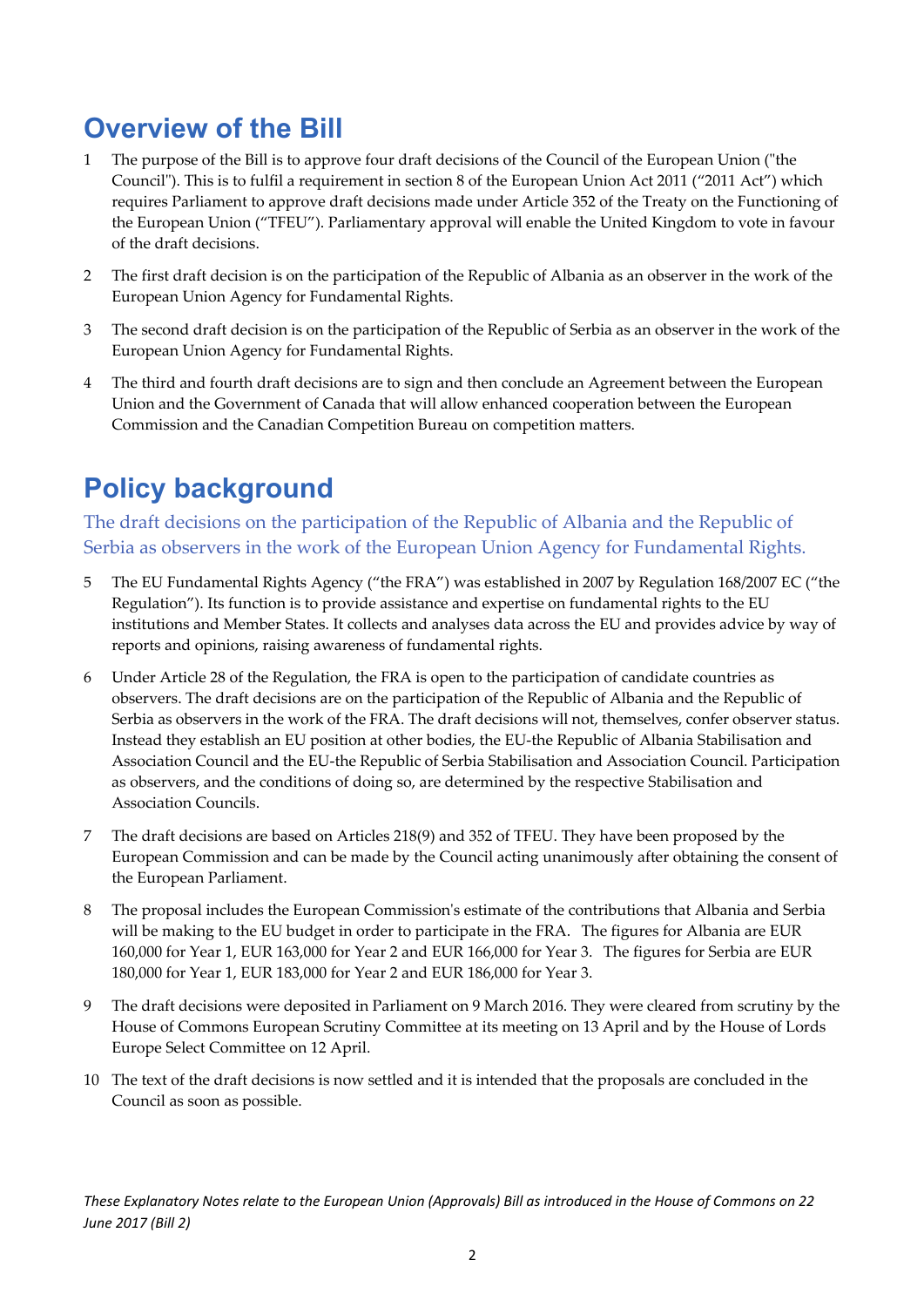#### The draft decisions to sign and then conclude a competition Agreement between the European Union and the Government of Canada (the Canada decisions)

- 11 The EU and Canada have cooperated in the area of competition policy enforcement since 1999 (pursuant to an existing cooperation agreement).
- 12 The draft decisions concern the replacement of the existing EU‐Canada competition enforcement cooperation arrangement, with a new agreement that includes the exchange of information gathered by their respective competition authorities during antitrust and merger investigations (the new Agreement). The Commission may share such information with Member States' competition authorities (in the case of the UK, the Competition and Markets Authority (CMA)).
- 13 The new Agreement in practice means that information obtained during competition enforcement investigations may be discussed and transferred between the European Commission and the Canadian Competition Bureau. The European Commission states that the absence of the possibility to exchange information has become a major impediment to effective cooperation as bilateral cooperation between the European Commission and the Canadian Competition Bureau has become more frequent and deeper. The ability to share information is intended to increase the ability of both organisations to conclude competition enforcement investigations efficiently.
- 14 In cases where a UK company is involved in an investigation undertaken by both the European Commission and the Canadian Competition Bureau into the same merger or anticompetitive conduct, the new Agreement would mean that the UK company would only have to share information once with a single competition authority. Following the UK's exit from the European Union, UK companies operating in the EU will still be subject to the jurisdiction of the European Commission in antitrust investigations and, where the thresholds are met, in merger investigations in the same way as for other non‐EU companies operating in the EU. Information relating to UK companies based in the EU would therefore still be transferable under the new Agreement.
- 15 The draft decisions are based on Articles 103 and 352 of TFEU. They have been proposed by the European Commission and can be made by the Council acting unanimously after obtaining the consent of the European Parliament.
- 16 The draft Council decisions to sign and conclude the new Agreement were deposited in Parliament on 6 July 2016. The Department for Business, Energy and Industrial Strategy submitted an explanatory memorandum covering the draft decisions on 12 August 2016. The documents were cleared by the European Union Committee of the House of Lords on 25 August 2016. The European Scrutiny Committee considered the documents at its meeting on 12 October 2016 and assessed them as politically important**.**  The documents were not cleared from scrutiny. Further information was requested on whether the Government will seek to participate in the new Agreement after the UK withdraws from the EU and, if so, how it may be possible to secure its continuing application**.** The documents were drawn to the attention of the Business, Energy and Industrial Strategy Committee. The Minister for Small Business, Consumers, and Corporate Responsibility (Margot James MP) wrote to the Chair of the European Scrutiny Committee (Sir William Cash MP) on 24 October outlining the options for international cooperation on competition law enforcement once the UK leaves the EU. The European Scrutiny Committee considered the documents again on 14 December 2016 and assessed them as politically important. The documents were cleared from scrutiny and drawn to the attention of the BEIS Committee and the Treasury Committee.
- 17 The text of the draft decisions is now settled and it is intended that the proposals are concluded in the Council as soon as possible.

These Explanatory Notes relate to the European Union (Approvals) Bill as introduced in the House of Commons on 22 *June 2017 (Bill 2)*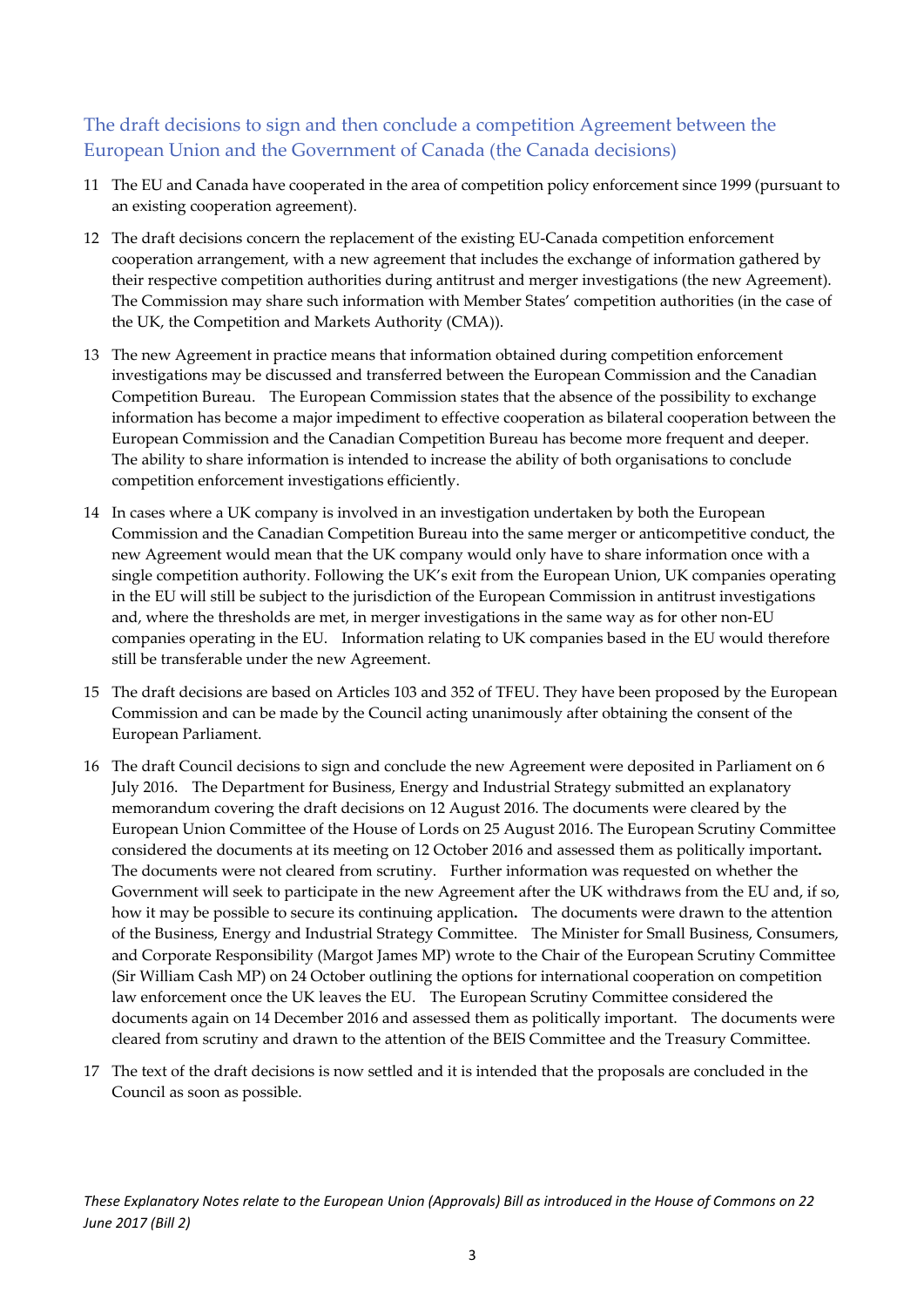### **Legal background**

- 18 Article 352 TFEU allows the EU to act where there is no specific applicable treaty base, as long as this does not entail harmonisation or affect the Common Foreign and Security Policy. Proposals made under Article 352 TFEU require the unanimous approval of Member States and the consent of the European Parliament.
- 19 Under section 8(1) of the 2011 Act, a Minister cannot vote in favour of an Article 352 measure unless one of subsections (3) to (5) is complied with. Subsection (3) provides that a Minister may only vote in favour of an Article 352 decision where the draft decision is approved by Act of Parliament. This requirement does not apply where urgent approval is required (subsection (4)) or where the draft decision relates to an exempt purpose (subsection (5)), as defined in subsection (6). Neither of these subsections in the 2011 Act applies to the FRA or Canada decisions, so an Act of Parliament is needed before the UK Government may vote for their adoption in the Council.

#### The Fundamental Rights Agency Decisions

- 20 Under Article 28(1) of Council Regulation (EC) No 168/2007 of 15 February 2007 establishing a European Union Agency for Fundamental Rights, the FRA is open to the participation of candidate countries.
- 21 Under Article 2 of the Regulation, the FRA's objective is to provide the relevant institutions, bodies, offices and agencies of the European Union and its Member States when implementing European Union law with assistance and expertise relating to fundamental rights.

#### The Decisions on the EU‐Canada Competition Agreement

- 22 These proposals derive from a Council mandate of 9 October 2008 in which the European Commission was authorised to start negotiations to replace the existing cooperation agreement between the EU and Canada in competition matters.
- 23 The legal bases for the Canada decisions are Articles 103 and 352 TFEU. Article 103 is the legal basis for the implementation of Article 101 (which prohibits anti-competitive agreements) and Article 102 (which prohibits abuse of dominance). Article 352 is the legal basis for Regulation 139/2004 (the Merger Regulation) and the proposed new Agreement with Canada covers cooperation in merger investigations.

### **Territorial extent and application**

- 24 All the provisions in the Bill extend to the whole of the United Kingdom.
- 25 See the table in Annex A for a summary of the position regarding territorial extent and application in the United Kingdom. The table also summarises the position regarding Legislative Consent Motions and matters relevant to Standing Orders Nos. 83J to 83X of the Standing Orders of the House of Commons relating to Public Business.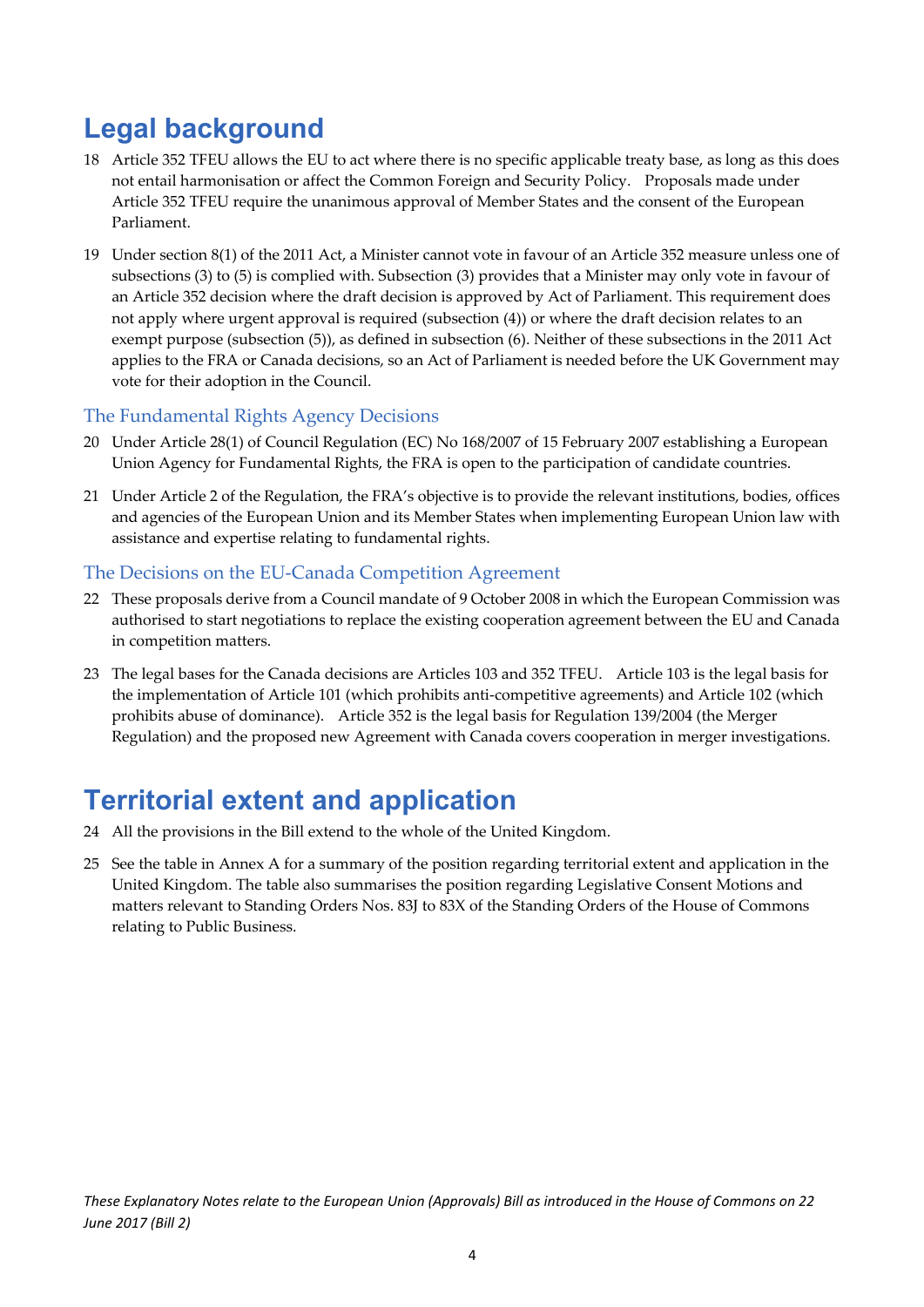### **Commentary on provisions of Bill**

#### Clause 1: Approval of draft decisions under Article 352 of TFEU

- 26 Clause 1(2)(a) provides for the approval of the draft decisions of the Council of the European Union under Article 352 of the TFEU on the participation of the Republic of Albania and the Republic of Serbia as observers in the work of the FRA.
- 27 Clause 1(2)(b) provides for the approval of the draft decisions to sign and conclude an agreement between the European Union and the Government of Canada regarding the application of their competition laws.

#### Clause 2: Extent, commencement and short title

28 Clause 2 is self-explanatory.

#### **Commencement**

29 The Bill will come into force on the day of Royal Assent.

### **Financial implications of the Bill**

- 30 The Bill has no implications for Government expenditure.
- 31 The draft decisions are expected to have no or negligible impact on business, charities or the voluntary sector in the UK, and no financial effects are therefore expected as a result of the Bill.

## **Compatibility with the European Convention on Human Rights**

- 32 The Department for Business, Energy and Industrial Strategy and the Ministry of Justice do not consider that the FRA provisions engage the Convention rights. Accordingly, no issues arise as to the compatibility of the Bill with those rights.
- 33 The Canada Agreement engages Article 8 (right to private life and family life) as information exchanged between EU and Canada under the Canada Agreement may contain personal data. However, the Canada Agreement provides safeguards for the processing of personal data. The Canada Agreement requires each of the parties to the Agreement to handle personal information in conformity with its own procedural rights and privileges for personal data (which themselves must be Article 8 compliant). We therefore assess the Canada Agreement to be compatible with Article 8 and the ECHR.
- 34 Section 19 of the Human Rights Act 1998 requires the Minister in charge of a Bill in either House of Parliament to make a statement about the compatibility of the provisions in the Bill with the Convention rights (as defined by section 1 of that Act).
- 35 The Secretary of State for Business, Energy and Industrial Strategy has made the following statement:

*"In my view the provisions of the European Union (Approvals) Bill are compatible with the Convention rights."*

These Explanatory Notes relate to the European Union (Approvals) Bill as introduced in the House of Commons on 22 *June 2017 (Bill 2)*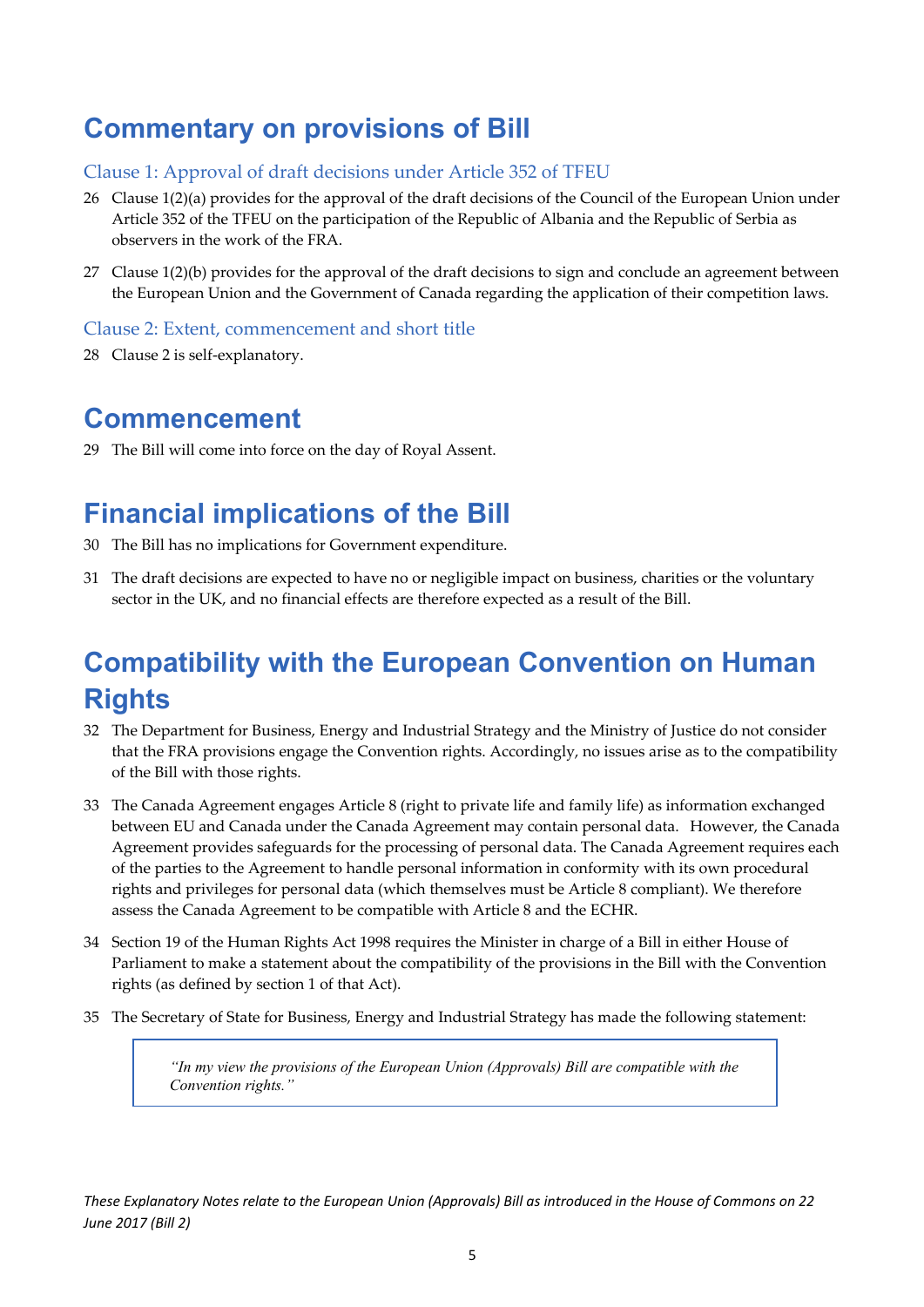#### **Related documents**

- 36 The following documents are relevant to the Bill and can be read at the stated locations:
	- Draft Council Decision on the position to be adopted on behalf of the European Union within the EU‐Albania Stabilisation and Association Council on the participation of Albania as an observer in the European Union Agency for Fundamental Rightsʹ work and the respective modalities thereof, within the framework of Regulation (EC) No 168/2007 (Council Document 9877/16):

http://data.consilium.europa.eu/doc/document/ST‐9877‐2016‐INIT/en/pdf

- Draft Council Decision on the position to be adopted on behalf of the European Union within the EU‐Serbia Stabilisation and Association Council on the participation of Serbia as an observer in the European Union Agency for Fundamental Rightsʹ work and the respective modalities thereof, within the framework of Regulation (EC) No 168/2007: http://data.consilium.europa.eu/doc/document/ST‐9876‐2016‐INIT/en/pdf
- Council and Commission Decision of 29 April 1999 (1999/445/EC, ECSC)1: Agreement between the European Communities and the Government of Canada regarding the application of their competition laws: http://ec.europa.eu/competition/international/bilateral/ca2a\_en.pdf
- **•** Draft Council Decision on the signing, on behalf of the European Union, of the Agreement between the European Union and the Government of Canada regarding the application of their competition laws (Council Document 10819/16): http://data.consilium.europa.eu/doc/document/ST‐10819‐2016‐INIT/en/pdf
- Draft Council Decision on the conclusion of the Agreement between the European Union and the Government of Canada regarding the application of their competition laws (Council Document 10821/16): http://data.consilium.europa.eu/doc/document/ST‐10821‐2016‐INIT/en/pdf
- Proposed new Agreement between the European Union and the Government of Canada regarding the application of their competition laws (Council Document 10819, ADD 1): http://data.consilium.europa.eu/doc/document/ST‐10819‐2016‐ADD‐1/en/pdf
- Explanatory memorandum prepared by the Department for Business, Energy and Industrial Strategy on Council Decisions 10819/16 and 10821/16: http://europeanmemoranda.cabinetoffice.gov.uk/files/2016/08/EM\_10819‐16.pdf
- Letter from the Minister for Small Business, Consumers and Corporate Responsibility (Margot James MP) to the Chair of the European Scrutiny Committee (Sir William Cash MP):

http://europeanmemoranda.cabinetoffice.gov.uk/files/2016/11/Margot\_James\_to\_William \_Cash - Agreement between the EU and the Government of Canada Regarding th e\_Application\_of\_their\_Competition\_Laws.pdf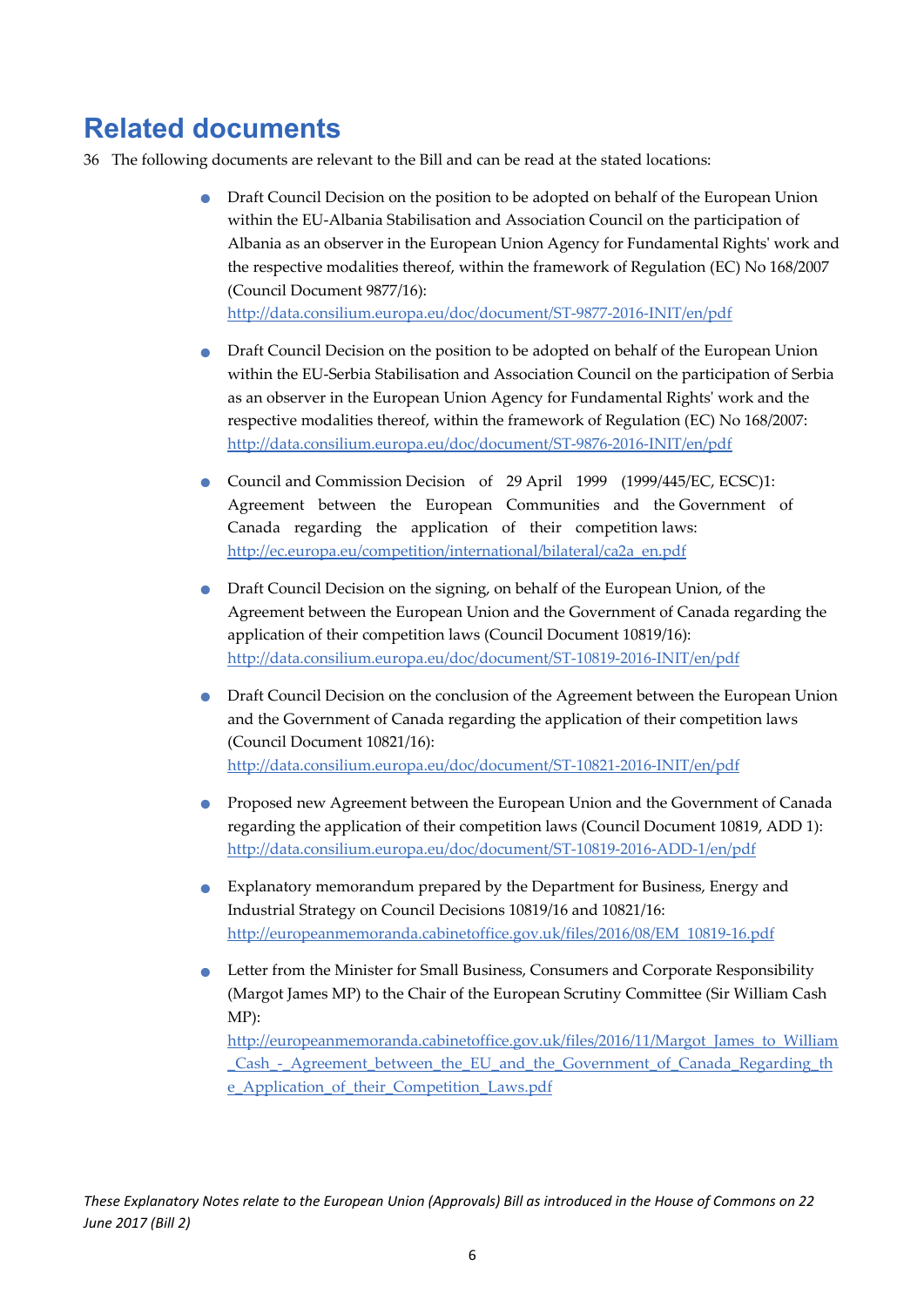# **Annex A - Territorial extent and application in the United Kingdom**

All the provisions in the Bill extend to the whole of the United Kingdom. None of the provisions are within the legislative competence of the Scottish Parliament, the National Assembly for Wales or the Northern Ireland Assembly. No Legislative Consent Motions are needed.<sup>1</sup>

| <b>Provision</b>                                                                  | <b>Extends</b><br>to E & W<br>and<br>applies to<br>England? | <b>Extends</b><br>to $E & W$<br>and<br>applies to<br>Wales? | <b>Extends</b><br>and<br>applies to<br>Scotland? | <b>Extends and</b><br>applies to<br><b>Northern</b><br>Ireland? | Would<br>corresponding<br>provision be<br>within the<br>competence of<br>the National<br>Assembly for<br>Wales? | Would<br>corresponding<br>provision be<br>within the<br>competence of<br>the Scottish<br>Parliament? | Would<br>corresponding<br>provision be<br>within the<br>competence of<br>the Northern<br>Ireland<br>Assembly? | Legislative<br><b>Consent</b><br><b>Motion</b><br>needed? |
|-----------------------------------------------------------------------------------|-------------------------------------------------------------|-------------------------------------------------------------|--------------------------------------------------|-----------------------------------------------------------------|-----------------------------------------------------------------------------------------------------------------|------------------------------------------------------------------------------------------------------|---------------------------------------------------------------------------------------------------------------|-----------------------------------------------------------|
| Clause 1:<br>Approval of<br>draft<br>decisions<br>under<br>Article 352<br>of TFEU | Yes                                                         | Yes                                                         | Yes                                              | Yes                                                             | No                                                                                                              | No                                                                                                   | <b>No</b>                                                                                                     | No                                                        |
| Clause:<br>Extent,<br>commence<br>ment and<br>short title                         | Yes                                                         | Yes                                                         | Yes                                              | Yes                                                             | No                                                                                                              | No                                                                                                   | <b>No</b>                                                                                                     | No                                                        |

 $1$  References in this Annex to a provision being within the legislative competence of the Scottish Parliament, the National Assembly for Wales or the Northern Ireland Assembly are to the provision being within the legislative competence of the relevant devolved legislature for the purposes of Standing Order No. 83J of the Standing Orders of the House of Commons relating to Public Business.